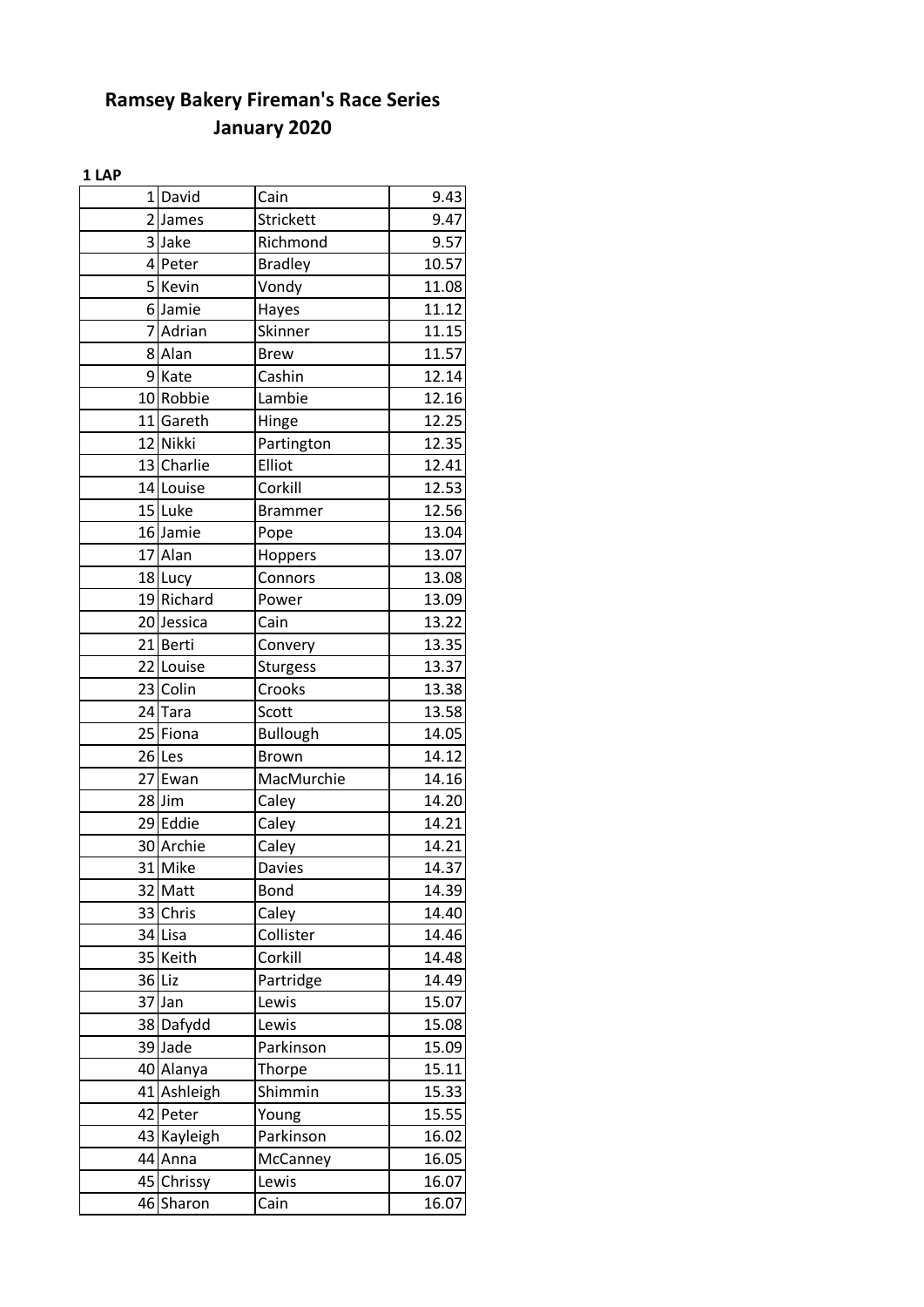| 47 Michael            | McKiernan        | 16.09 |
|-----------------------|------------------|-------|
| 48 Gemma              | Mathieson-Nelson | 16.13 |
| 49 Ruth               | Ward             | 16.19 |
| 50 Viv                | <b>Bridson</b>   | 16.35 |
| 51 Sue                | Penton           | 16.35 |
| 52 Steph              | <b>Brew</b>      | 16.38 |
| 53 Sue                | <b>Staley</b>    | 16.39 |
| 54 Denise             | <b>Bridson</b>   | 16.45 |
| 55 Sarah              | Sweeney          | 16.48 |
| 56 Diane              | Pope             | 16.52 |
| 57 Karen              | Gadsby           | 17.00 |
| 58 Rachel             | Kewley           | 17.01 |
| 59 Gary               | Kewley           | 17.01 |
| 60 Nicola             | Gallagher        | 17.09 |
| 61 Carol              | Roy              | 17.14 |
| 62 Anne               | Crellin          | 17.26 |
| 63 Geoffrey           | Hall             | 17.27 |
| 64 Katie              | Kelly            | 17.48 |
| 65 Andrew             | .<br>Kelly       | 17.49 |
| 66 Kate               | -<br>Kinvig      | 17.50 |
| 67 Ann                | Osborn           | 17.55 |
| 68 Kerry              | Thompson         | 17.56 |
| 69 Carrie             | Westbrook        | 18.20 |
| 70 Annabel            | Forgie           | 18.25 |
| 71 Clare              | Gelder           | 18.37 |
| 72 Helen              | Teare            | 18.46 |
| 73 Michael            | Spooner          | 19.11 |
| 74 Amy                | Schade           | 19.28 |
| $\overline{75}$ Paula | Garland          | 19.40 |
| 76 Caroline           | Walter           | 19.41 |
| 77 Sally              | Hynes            | 20.10 |
| 78 Jude               | Clague           | 20.17 |
| 79 Louisa             | Edgecox          | 20.20 |
| 80 Leanne             | Miller           | 22.23 |
| 81 Caroline           | Lomas            | 22.29 |
| 82 Carolanne          | Hanley           | 24.33 |

### **3 LAP**

.

|   | 1 Ollie     | Lockley  | 23.54 |
|---|-------------|----------|-------|
|   | 2 Alan      | Corlett  | 25.40 |
|   | 3 Orran     | Smith    | 26.14 |
|   | 4 Rachael   | Franklin | 27.22 |
|   | 5 leuan     | Owen     | 27.26 |
|   | 6 Christian | Varley   | 27.43 |
|   | 7IDave      | Bignall  | 27.50 |
|   | 8 Michael   | Garrett  | 28.19 |
| 9 | Peter       | Kennaugh | 28.25 |
|   | 10 Joseph   | Bond     | 28.54 |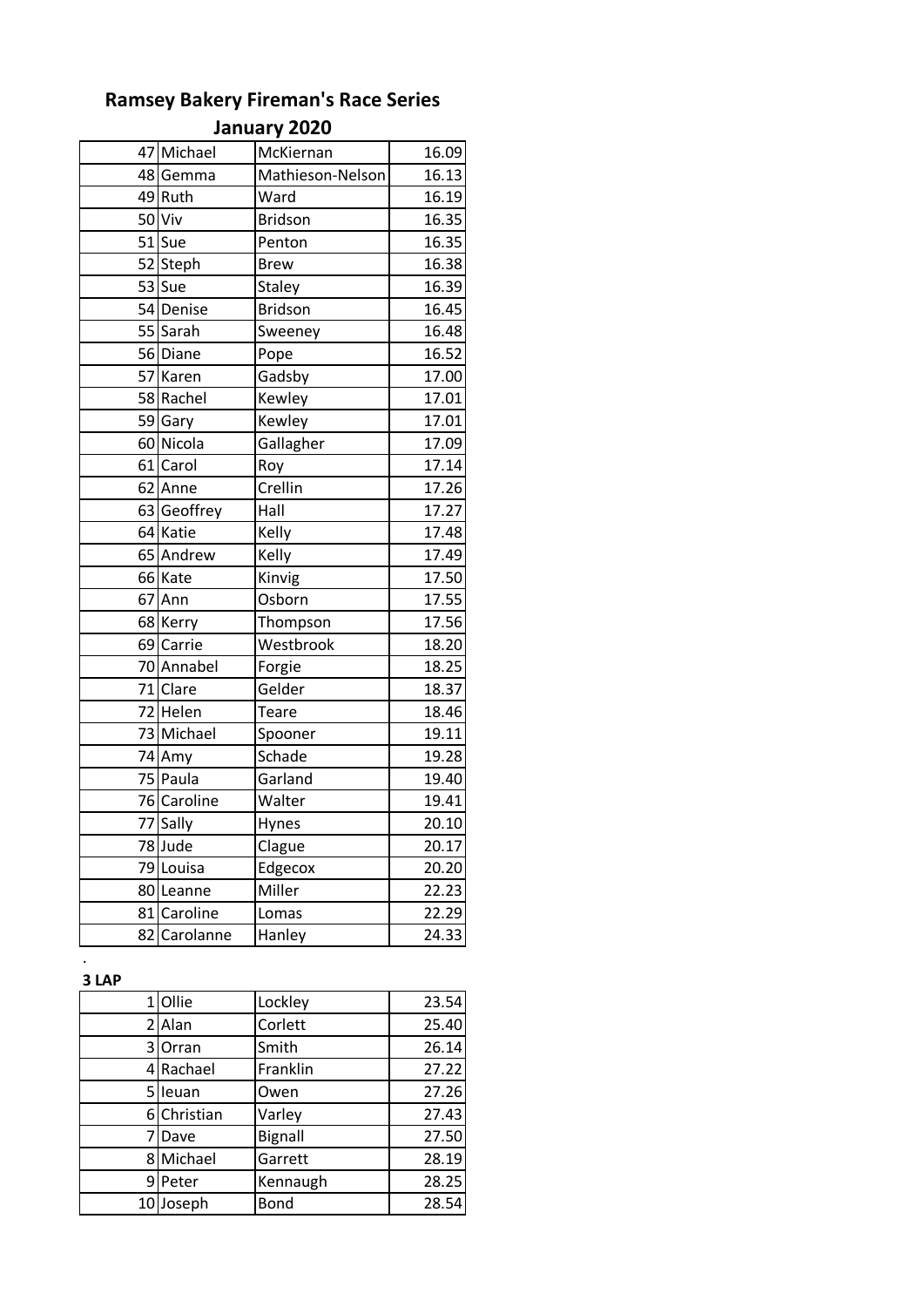|    |             | Jaliuai y ŁUŁU |       |
|----|-------------|----------------|-------|
|    | 11 Chris    | Reynolds       | 29.14 |
|    | 12 Luke     | Phair          | 29.21 |
|    | 13 John     | Quayne         | 30.18 |
|    | 14 Ste      | Downward       | 30.24 |
|    | 15 Elissa   | Morris         | 30.27 |
|    | 16 Andrew   | Falconer       | 30.41 |
|    | 17 Joel     | Smith          | 30.55 |
|    | 18 Matt     | Callister      | 31.00 |
|    | 19 Eleanor  | <b>Miklos</b>  | 31.09 |
|    | 20 Paul     | Rodgers        | 31.24 |
|    | 21 Geoffrey | Rice           | 31.29 |
|    | 22 Jayden   | Fayle          | 31.33 |
|    | 23 Sam      | Quilleash      | 31.35 |
|    | 24 Peter    | Callin         | 32.11 |
|    | 25 Blaine   | Perston        | 32.22 |
|    | 26 Jonathon | Pugh           | 32.45 |
|    | 27 Richard  | Curphey        | 32.48 |
|    | 28 Jamie    | <b>Brew</b>    | 33.13 |
|    | 29 Gail     | Griffiths      | 33.18 |
|    | 30 Daniel   | Phair          | 33.19 |
|    | 31 Kevin    | Edwards        | 33.24 |
|    | 32 Cameron  | Comley         | 33.40 |
|    | 33 Tufty    | Nash           | 33.50 |
|    | 34 Tristan  | .<br>Kewley    | 35.06 |
|    | 35 Dawn     | Atherton       | 35.28 |
|    | 36 Phil     | Littlejohns    | 35.28 |
|    | 37 Carice   | Wernham        | 35.48 |
|    | 38 Jonathan | Leece          | 35.52 |
|    | 39 Helen    | Taylor         | 35.54 |
|    | 40 Andy     | <b>Bass</b>    | 36.09 |
|    | 41 Paul     | Craine         | 36.17 |
|    | 42 Becky    | Watterson      | 36.36 |
| 43 | Matthew     | Gold           | 36.44 |
|    | 44 Paraic   | O'Dowd         | 36.46 |
|    | 45 Joanne   | Schade         | 36.52 |
|    | 46 Danny    | Rice           | 37.02 |
| 47 | Aaron       | Schade         | 37.05 |
|    | 48 Kathy    | Lane           | 37.06 |
|    | 49 David    | McCallum       | 37.28 |
|    | 50 Hollie   | Quaye          | 37.37 |
|    | 51 Sean     | Quaye          | 37.37 |
| 52 | Richard     | MacNee         | 37.38 |
|    | 53 Niamh    | Goddard        | 37.38 |
|    | 54 Bernie   | Johnson        | 37.55 |
|    | 55 John     | Sansom         | 38.17 |
|    | 56 David    | Hodgson        | 38.24 |
|    | 57 Mike     | Connors        | 38.28 |
| 58 | Richard     | Sille          | 38.38 |